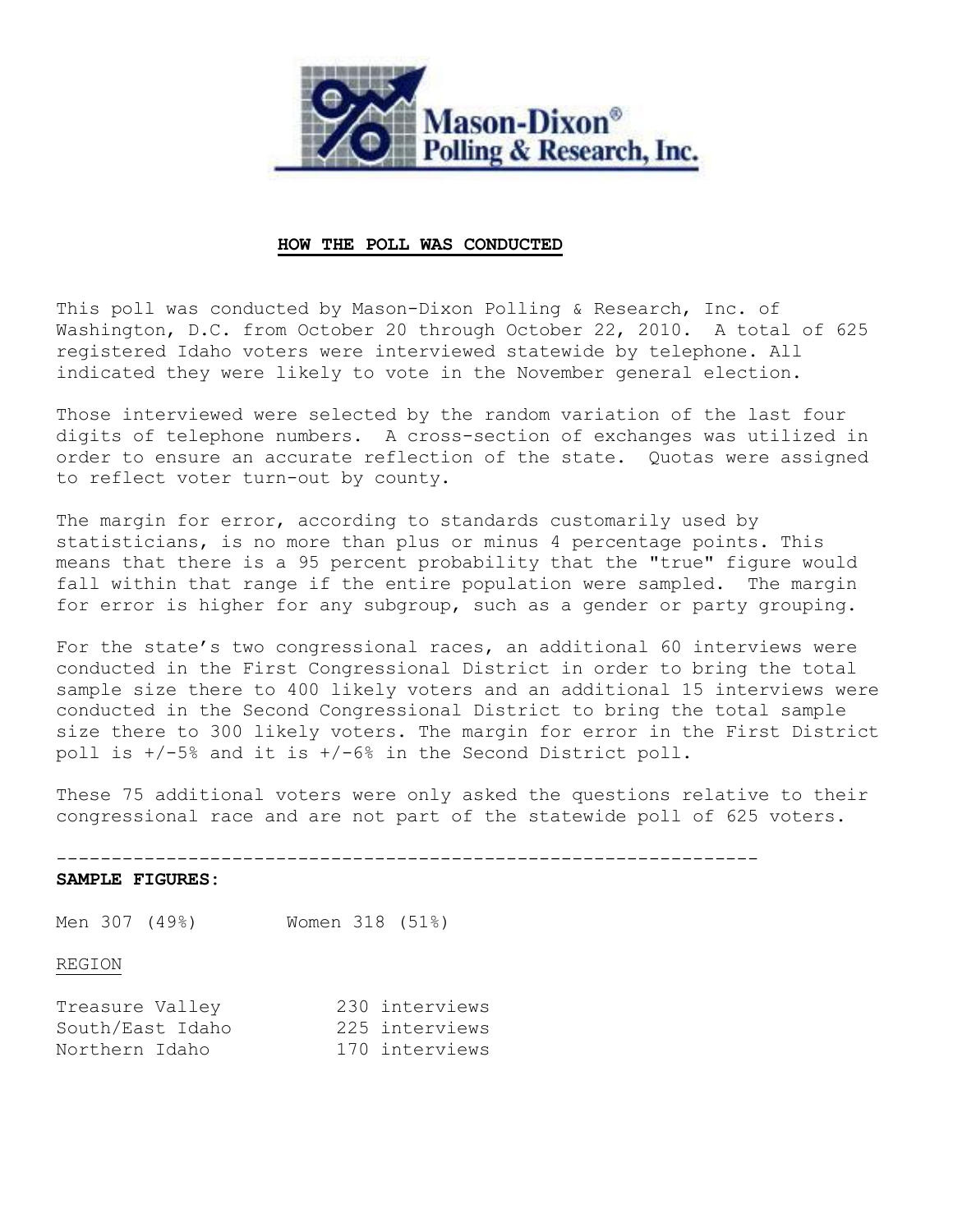#### **STATEWIDE NAME RECOGNITION**

**.** 

**I am going to read you a list of names.**

**The first (next) name is \_\_\_\_\_\_\_\_\_\_\_\_\_. Do you recognize that name? (IF YES) Do you have a favorable, unfavorable or neutral opinion of \_\_\_\_\_\_\_\_?**

|                     | <b>RECOGNIZE</b><br><b>FAVORABLE</b> | <b>RECOGNIZE</b><br><b>UNFAVORABLE</b> | <b>RECOGNIZE</b><br><b>NEUTRAL</b> | DON ' T<br><b>RECOGNIZE</b> |
|---------------------|--------------------------------------|----------------------------------------|------------------------------------|-----------------------------|
| <b>SENATE</b>       |                                      |                                        |                                    |                             |
| Mike Crapo          | 55%                                  | 12%                                    | 32%                                | 1%                          |
| Tom Sullivan        | 12%                                  | 5 <sup>°</sup>                         | 27%                                | 56%                         |
| <b>GOVERNOR</b>     |                                      |                                        |                                    |                             |
| Butch Otter         | 48%                                  | 31%                                    | 20%                                | $1\%$                       |
| Keith Allred        | 29%                                  | 21%                                    | 42%                                | 8 <sup>°</sup>              |
| SUPT OF PUBLIC INST |                                      |                                        |                                    |                             |
| Tom Luna            | 29%                                  | 23%                                    | 37%                                | 11%                         |
| Stan Olson          | 22%                                  | $7\%$                                  | 25%                                | 46%                         |

**QUESTION: If the 2010 election for Idaho's U.S. Senate seat were held today, would you vote for:** 

> **Tom Sullivan, Democrat Mike Crapo, Republican Randy Bergquist, Constitution Party**

|           | STATE           | MEN             | WOMEN           | TREASURE        | SE<br>ID       | NORTH | DEM             | REP           | IND   |
|-----------|-----------------|-----------------|-----------------|-----------------|----------------|-------|-----------------|---------------|-------|
| CRAPO     | 64%             | 65%             | 63%             | 61%             | 73%            | 56%   | 18 <sub>8</sub> | 86%           | 63%   |
| SULLIVAN  | 20%             | 17.8            | 2.3%            | 2.4%            | 13%            | 2.4%  | 68%             | $1$ $\approx$ | 16%   |
| BERGQUIST | 5 <sup>°</sup>  | 7%              | $3$ $\approx$   | $3\,$           | $6\%$          | 7%    | 3%              | 4%            | $9\%$ |
| UNDECIDED | 11 <sub>8</sub> | 11 <sup>8</sup> | 11 <sup>°</sup> | 12 <sub>8</sub> | 8 <sup>°</sup> | 1.3%  | 11 <sup>8</sup> | $9$ $\approx$ | 12%   |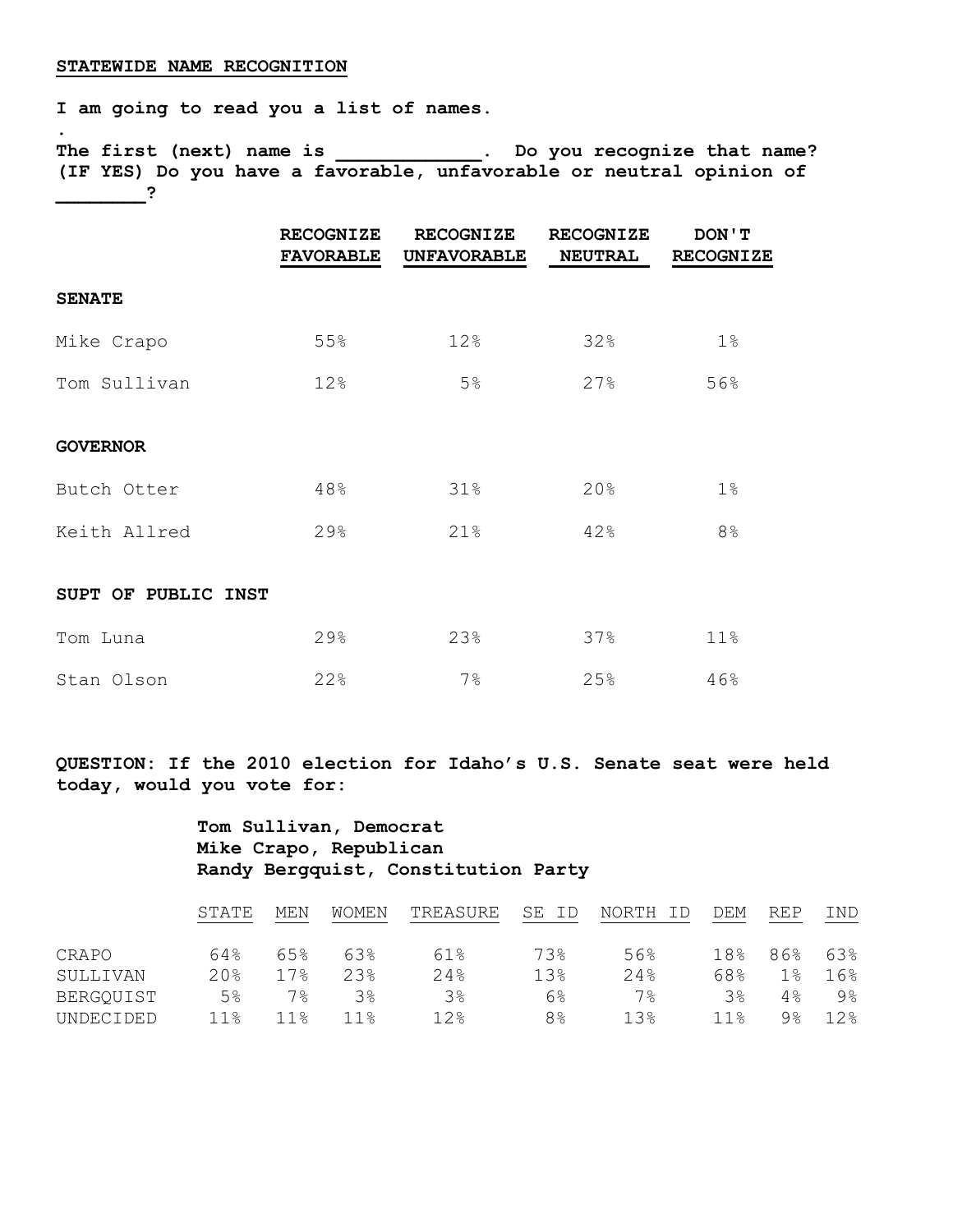**QUESTION: If the 2010 election for Governor were held today, would you vote for:**

> **Keith Allred, Democrat Butch Otter, Republican Ted Dunlap, Libertarian Pro Life, Independent Jana Kemp, Independent**

|               | STATE          | MEN            | WOMEN          | TREASURE       | SE<br>ID       | NORTH<br>ΤD              | DEM             | <b>REP</b> | IND   |
|---------------|----------------|----------------|----------------|----------------|----------------|--------------------------|-----------------|------------|-------|
| <b>OTTER</b>  | 52%            | 55%            | 49%            | 53%            | 49%            | 54%                      | 6%              | 77.8       | 47%   |
| ALLRED        | 30%            | 29%            | 31%            | 28%            | 35%            | 26%                      | 85%             | 9%         | 24%   |
| KEMP          | 5%             | 2 <sup>°</sup> | 8 <sup>°</sup> | 7 <sup>°</sup> | 5%             | 3%                       | $4\%$           | 2%         | 10%   |
| <b>DUNLAP</b> | $4\%$          | 5%             | 3%             | 3%             | 5 <sup>°</sup> | 4%                       | 38              | 2%         | $7\%$ |
| LIFE          | $1\,$          | $1\%$          | $1\%$          | $1\%$          | 2%             | $\overline{\phantom{0}}$ | $\qquad \qquad$ | $1\,$      | $1\%$ |
| UNDECIDED     | 8 <sup>°</sup> | 8%             | 8 <sup>°</sup> | 8%             | 4%             | 13%                      | 2%              | 9%         | 11 응  |

**QUESTION: If the 2010 election for Superintendent of Public Instruction were held today, would you vote for:**

# **Stan Olson, Democrat Tom Luna, Republican**

|           | STATE MEN | WOMEN          |                   |     | TREASURE SE ID NORTH ID DEM REP |             |             | IND |
|-----------|-----------|----------------|-------------------|-----|---------------------------------|-------------|-------------|-----|
| LUNA      |           | $50\%$ 53% 48% | 44%               | 54응 | 53%                             |             | 12% 67% 49% |     |
| OLSON     |           | 34% 32% 36%    | 41%               | 29% | 31%                             | 77% 15% 32% |             |     |
| UNDECIDED |           | 16% 15% 16%    | $15$ <sup>2</sup> |     | $17\%$ 16%                      | 11% 18% 19% |             |     |

## **\*\*\* 400 1st CONGRESSIONAL DISTRICT VOTERS \*\*\***

|               | <b>RECOGNIZE</b><br><b>FAVORABLE</b> | <b>RECOGNIZE</b><br><b>UNFAVORABLE</b> | <b>RECOGNIZE</b><br><b>NEUTRAL</b> | DON ' T<br><b>RECOGNIZE</b> |
|---------------|--------------------------------------|----------------------------------------|------------------------------------|-----------------------------|
| Walt Minnick  | 44%                                  | 27%                                    | 28%                                | 1%                          |
| Raul Labrador | 36%                                  | 30%                                    | 29%                                | 5%                          |